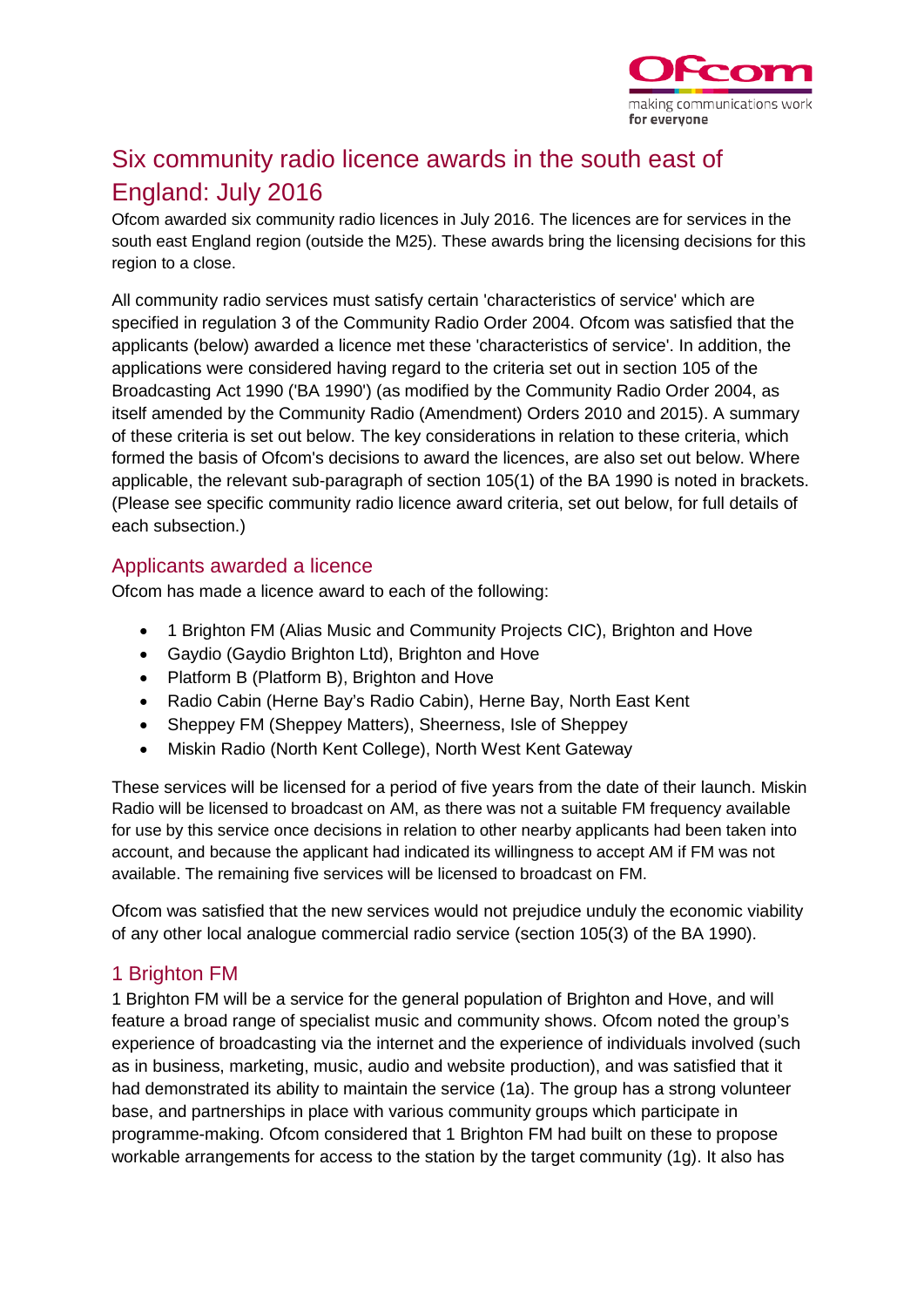

accountability proposals that the decision-makers were satisfied would allow volunteers and listeners to influence the direction of the station (1f).

#### **Gavdio**

Gaydio will broadcast a service for the lesbian, gay, bisexual and transgender (LGBT) community in Brighton and Hove. Ofcom noted that members of the applicant group have experience from a range of areas including radio broadcasting, journalism, business and management, and that the applicant company is allied with another company broadcasting to the same target community elsewhere in the UK. As a result, Ofcom was satisfied it could maintain the proposed new service (1a). Ofcom considered that the service would broaden choice in relation to existing radio services available in the area by super-serving the LGBT community with a service including contemporary dance and pop music alongside a relatively high volume of LGBT-targeted speech content (1c).

## Platform B

Platform B will be a music-led station for young adults (aged 16-25 years old) in Brighton and Hove. Ofcom noted that members of the applicant group have experience of youth work, music, local broadcasting, finance, IT and digital media, which Ofcom considered would help enable Platform B to maintain its proposed service (1a). The applicant will co-opt two people aged under-25 on to its board, and encourage volunteers to become members of the licence-holding company. It proposes a range of opportunities for access to the station, and also of collecting feedback from the target community to inform its decision-making. Ofcom regarded these plans as appropriate for ensuring accountability to the target community (1f) and allowing access to the station for that community (1g).

#### Radio Cabin

Radio Cabin will be a radio station for the general population of Herne Bay, north east Kent. The applicant is a registered charity, formed many years ago, and has gained experience through hospital radio broadcasts in the past, as well as broadcasting via the internet and on temporary FM licences. Ofcom felt that this experience would help enable the applicant to maintain the service (1a). In Ofcom's view, the group's already established community links would help it to promote social cohesion by involving the target community (1e). Ofcom noted that the applicant group already has a volunteer base, as well as a training team, and is experienced in training volunteers. Training will be available to both individuals and community groups (1g).

#### Sheppey FM

Sheppey FM will be a station for adults and young people with physical or mental health disabilities in Sheerness, Isle of Sheppey. The applicant, Sheppey Matters, is a registered charity with experience of running outreach projects from its base at Sheppey Healthy Living Centre. As a result, the decision-makers considered that it had the experience and funding necessary to set up the proposed low-cost service and maintain it (1a). Ofcom noted that the applicant works with many partner organisations in the area. It has experience of delivering training, which is a central part of Sheppey FM's social gain proposals, as well as other benefits, such as promoting healthy living. As a result Ofcom was satisfied that the applicant would deliver social gain to its target community (1e).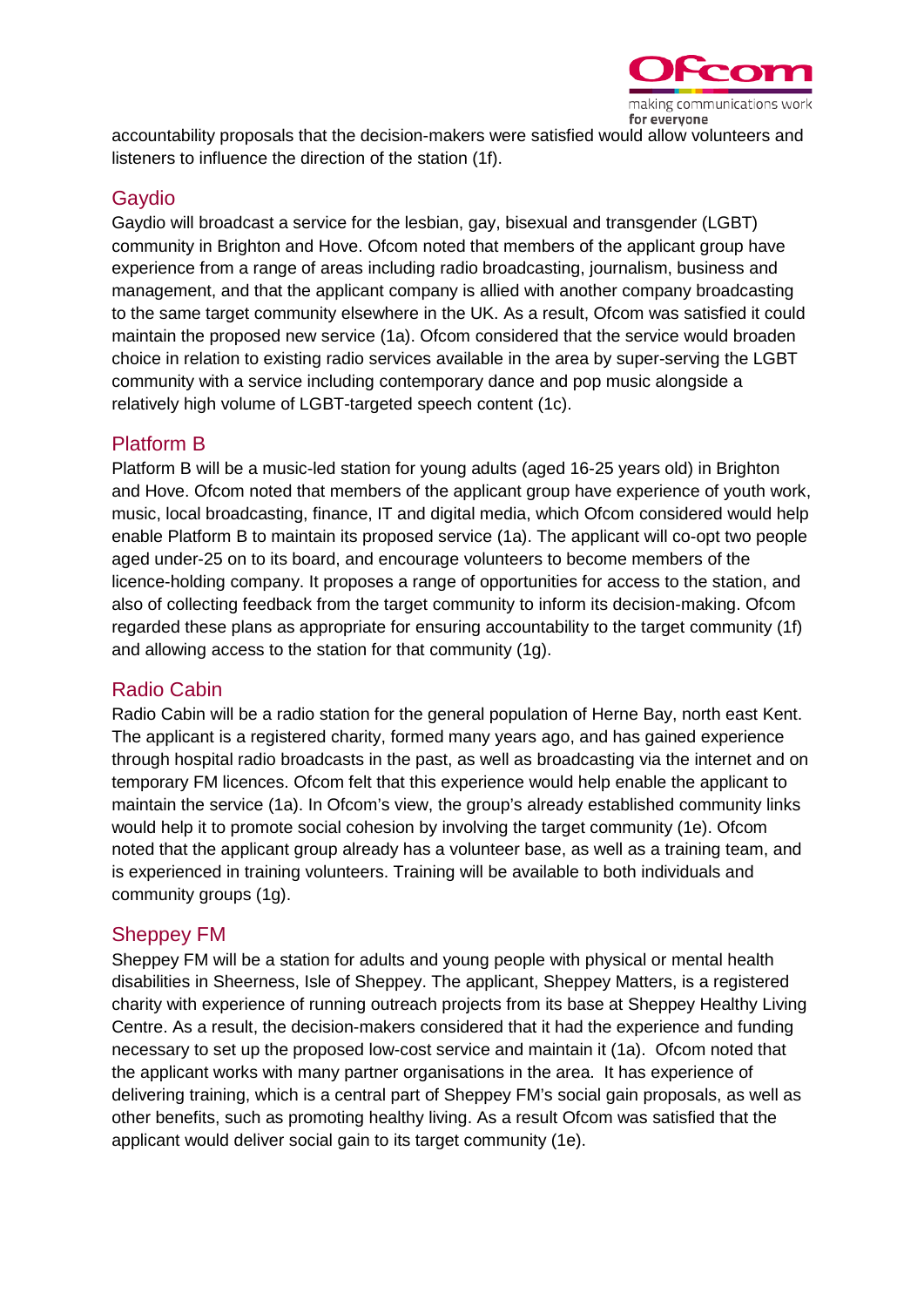

## Miskin Radio

Miskin Radio will be a community radio service on the AM (medium wave) band for people living in the Gravesham, Dartford and Bexley areas. The applicant is North Kent College, and the station will be run by a separate radio members' committee, reporting to the College's senior leadership team. The service will operate from studios within the college, and Ofcom was satisfied that the service could be maintained (1a). The applicant demonstrated a good level of support for the service, as well as links with local bodies (1d). Ofcom noted the applicant's proposals for training, including introductory courses, as well as opportunities to train in different locations across the area (1g).

## Statutory requirements relating to community radio licensing

The following pages set out the statutory requirements relating to community radio licensing, and details of the licensing process. Further information about these, and detailed information relating to community radio, can be found at: licensing.ofcom.org.uk/binaries/radio/community/thirdround/notesofguidance.pdf

In carrying out all of its functions, Ofcom is required to have regard to the general duties set out in section 3 of the Communications Act 2003. In addition, under section 85(2)(b) BA 1990, it is the duty of Ofcom to do all that it can to secure the provision within the UK of a range and diversity of local radio services.

## The characteristics of a community radio service

In respect of the licensing of community radio services in particular, all community radio licensees must satisfy 'characteristics of service' requirements which are specified in Article 3 of the Community Radio Order 2004. The characteristics of community radio services are:

- That they are local services provided primarily for the good of members of the public, or of particular communities, and in order to deliver social gain, rather than primarily for commercial reasons or for the financial or other material gain of the individuals involved in providing the service;
- That the service is intended primarily to serve one or more communities (whether or not it also serves other members of the public);
- That the person providing the service does not do so in order to make a financial profit by so doing, and uses any profit that is produced in the provision of the service wholly and exclusively for securing or improving the future provision of the service, or for the delivery of social gain to members of the public or the community that the service is intended to serve;
- That members of the community it is intended to serve are given opportunities to participate in the operation and management of the service;
- That, in respect of the provision of that service, the person providing the service makes himself accountable to the community that the service is intended to serve.

Article 2 of the Community Radio Order 2004 includes four mandatory "social gain" objectives. "Social gain" means the achievement, in respect of individuals or groups of individuals in the community that the service is intended to serve, or in respect of other members of the public, of the following objectives: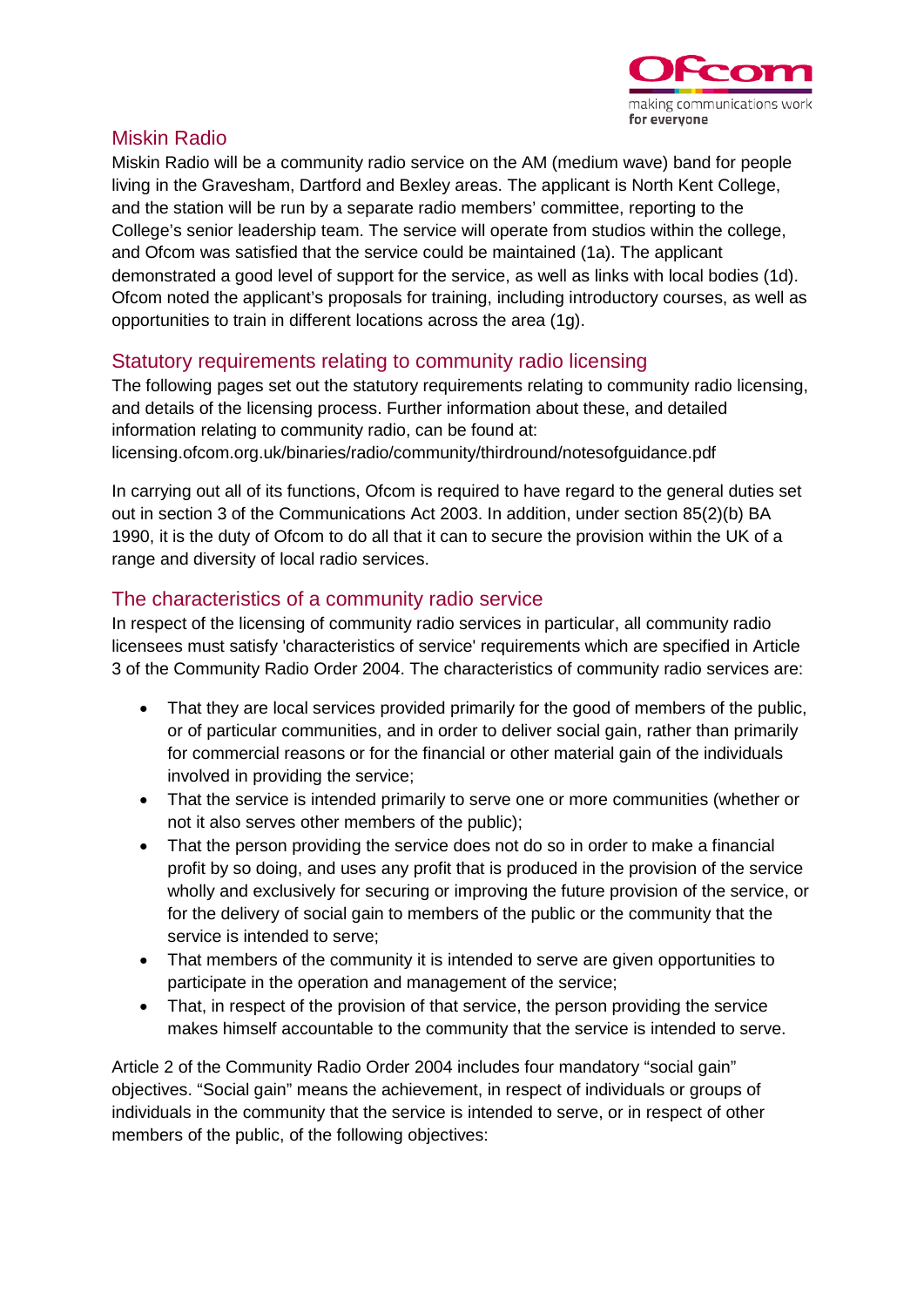

- the provision of sound broadcasting services to individuals who are otherwise underserved by such services,
- the facilitation of discussion and the expression of opinion,
- the provision (whether by means of programmes included in the service or otherwise) of education or training to individuals not employed by the person providing the service, and
- the better understanding of the particular community and the strengthening of links within it.

Article 2 also includes a number of other objectives of a social nature which may be considered to represent "social gain".

## Specific community radio licence award criteria

There are seven specific selection criteria set out in section 105(1) BA 1990 that Ofcom must have regard to when considering whether to make a community radio licence award. In summary these are:

- The ability of each applicant to maintain its proposed service over the licence period (section 105(1)(a));
- The applicant's ability to cater for the tastes and interests of the target community (section 105(1)(b));
- The extent to which each applicant would broaden the range of local radio services available in the area, and have a content distinct from those services (section  $105(1)(c)$ ;
- The extent to which there is evidence of local demand or support for a proposed service (section 105(1)(d));
- The extent to which the service would deliver social gain benefits to the public or relevant community (section 105(1)(e));
- Provisions for making the operator of service accountable to the relevant community (section  $105(1)(f)$ );
- Provisions for allowing access by members of the public or the relevant community to the station facilities, and the provision of training in the use of those facilities (section  $105(1)(q)$ ).

In considering whether, or to whom (and on what conditions), to grant a community radio licence, Ofcom must also have regard to the need to ensure that any service provided under that licence does not prejudice unduly the economic viability of any other local commercial radio service.

Furthermore, without prejudice to the generality of that economic impact requirement, section 105(4) BA 1990 requires Ofcom to impose conditions to ensure, in effect, that any community radio service is prohibited from taking any relevant income from paid advertising and sponsorship of programmes except in the following respects:

• a 'fixed revenue allowance' totalling £15,000 per financial year of the licensee for such relevant income - this exception applies to any community radio service where that service overlaps with any local commercial radio service serving a potential